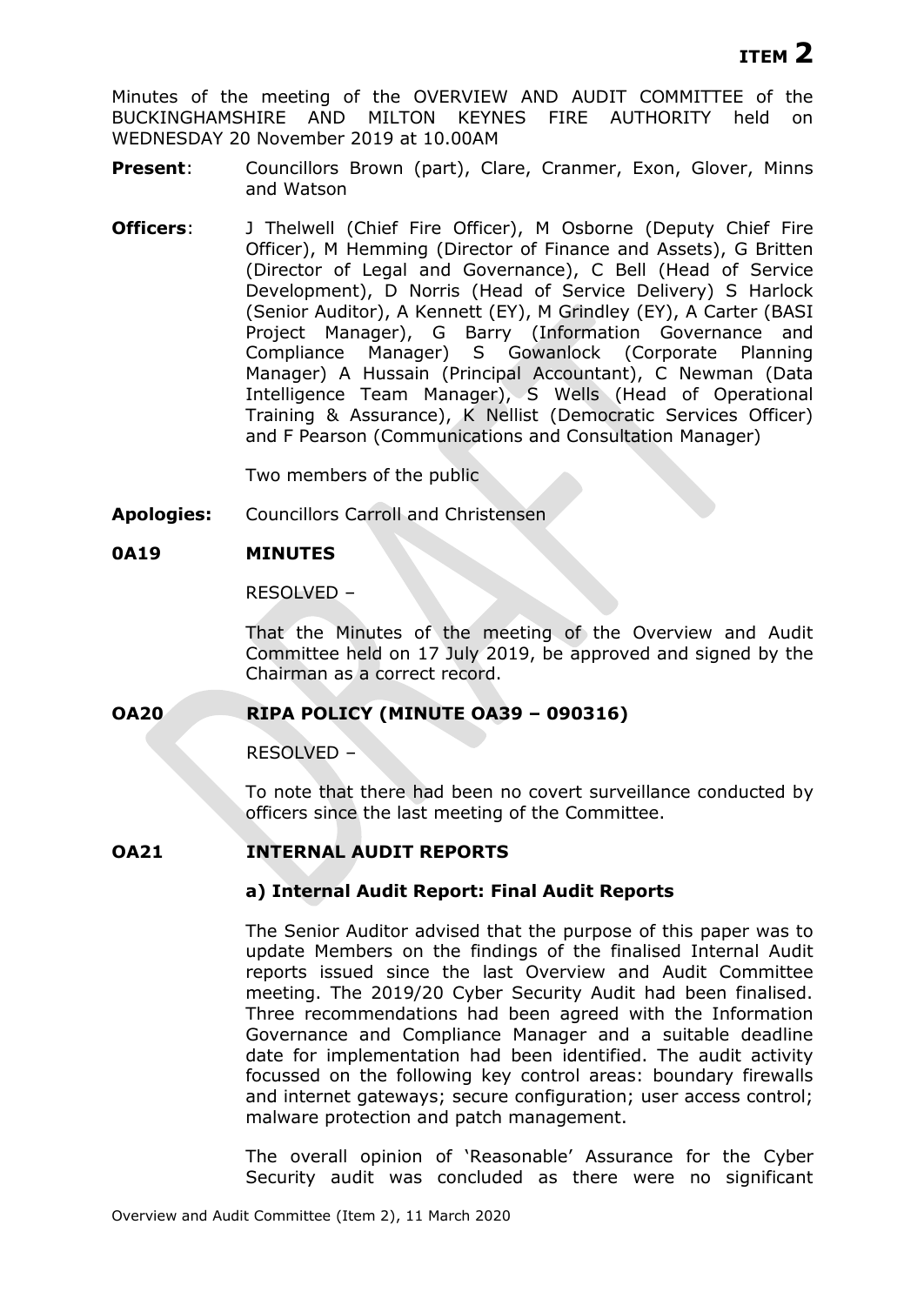weaknesses in the control framework for the areas reviewed as part of this audit.

### RESOLVED -

That the recommendations raised in the finalised Internal Audit reports be noted.

# **b) Internal Audit Report: Update on Progress of Audit Recommendations**

The Senior Auditor advised that the purpose of the paper was to update Members on the progress of implementation of audit recommendations made as at 13 October 2019. In total there was 35 recommendations to report on, the status of which were classified as follows, 21 (60%) were implemented, 12 (34%) were in progress and 2 (6%) were past the due date but in progress. There were no outstanding recommendations to bring to the attention of Members at this time.

The Chairman asked for clarification on the 'red' items and was advised that dates were agreed with management when everything should be completed by. These two particular items had not been able to meet that deadline.

### RESOLVED –

That the progress on implementation of recommendations be noted.

(Councillor Brown joined the meeting)

# **c) Internal Audit Report: Update on progress of the Annual Audit Plan**

The Senior Auditor advised that the purpose of this paper was to update Members on the progress of the annual Internal Audit Plan. Work had progressed according to the 2019/20 plan and regular discussions had been held with the Director of Finance and Assets to monitor progress. The Cyber Security audit report had been completed and was high-lighted in yellow. Currently in progress was the Performance Management audit (field work stage), which should be completed in the next couple of weeks. Also in progress was the Budget Monitoring and Forecasting audit. All work was on track and the final reports would be presented to Members at the next Overview and Audit Committee meeting.

### RESOLVED -

That the progress on the Annual Internal Audit Plan be noted.

### **OA22 BUSINESS AND SYSTEMS INTEGRATION (BASI) PROJECT: PROGRESS REPORT**

The BASI Programme Manager advised Members that the Business and Systems Integration Project remained on track to meet requirements and on budget. Since the last Overview and Audit Committee meeting, the Resource Management System had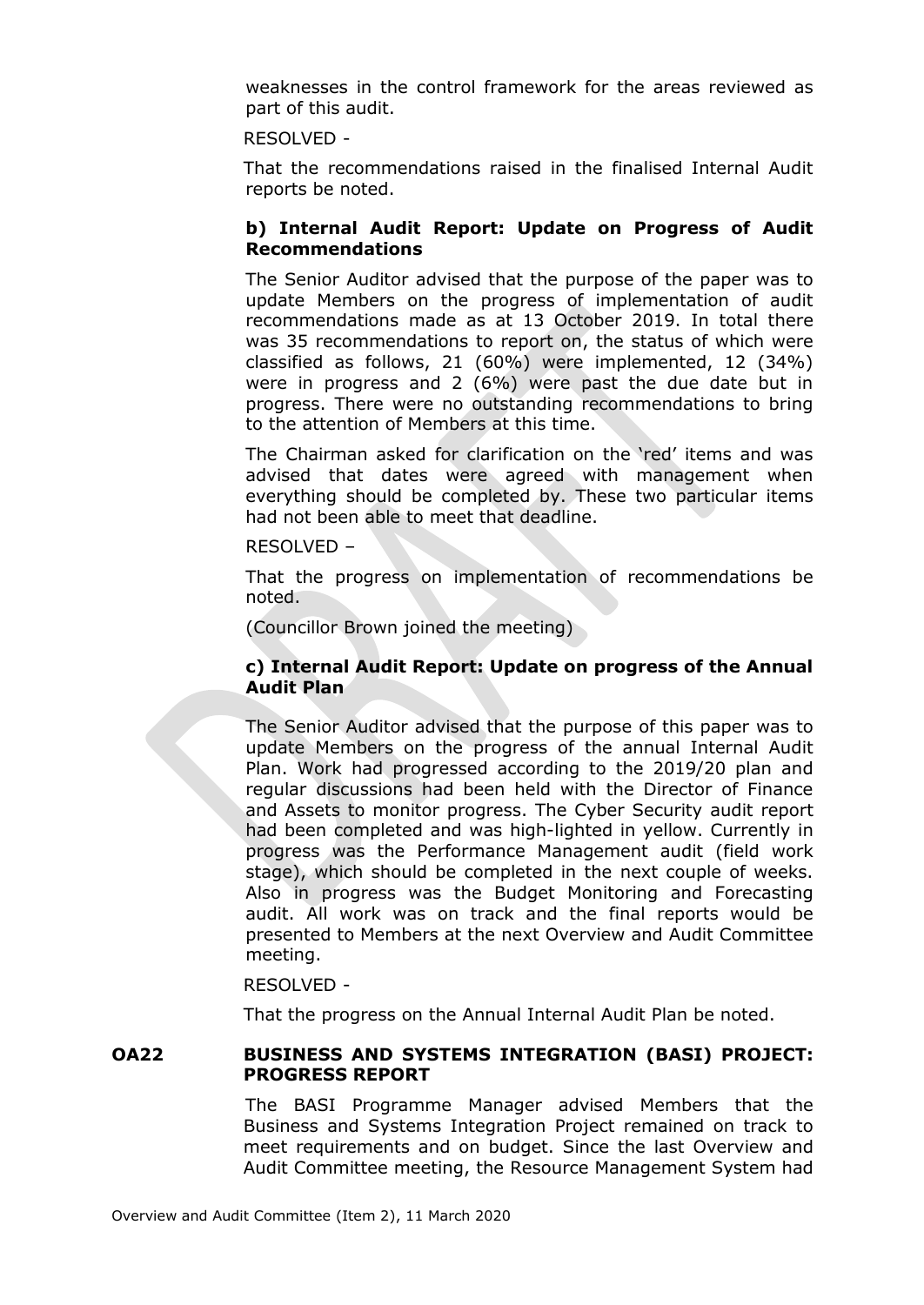been developed to capture and measure working time metrics and was starting to provide some good information. A joint statement on Working Time Regulations had been issued to staff following discussions with the Health and Safety Department, Representative Bodies and the Senior Management Team. The work completed on the Premises Risk Management System and the Resource Management System had been showcased to other services.

The BASI Programme Manager advised Members that the Fleet Management System contract was currently in the process of going out to tender.

RESOLVED –

That the report be noted.

# **OA23 GENERAL DATA PROTECTION REGULATION (GDPR) ONE YEAR ON**

The Information Governance and Compliance Manager advised Members that the purpose of this paper was to review the implementation of the GDPR across the Authority since it came into effect on 25 May 2018. The Overview and Audit Committee was last appraised of progress at its meeting in March 2019 at which it agreed that periodic progress reports on implementation be received.

The Information Governance and Compliance Manager advised Members that there had been limited further guidelines produced by the Information Commissioner and there was still no certification in place. Although the Authority would not be mandated to follow certification, it would provide assurance. The Authority was continuing to build on its training programme and was on top of the twelve step programme. The Authority continued to look at the security of all its processes.

A Member asked if there had been any data breaches in the last 18 months and was advised that there had only been minor ones, nothing reportable.

A Member asked what training was available to staff and was advised that an online, free of charge, government package was being used. Staff were also trained in different groups, i.e. there had been recent Watch Commander training.

The Chairman asked when Members would receive another update, and was advised by the Director of Legal and Governance that one of the features in the Annual Governance Statement look forward for 2019/20 was a large section on GDPR and GDPR compliance. When the Committee received the next Annual Government Statement a comprehensive update would be given.

RESOLVED –

That the report be noted.

# **OA24 ANNUAL PERFORMANCE MONITOR 2018-2019**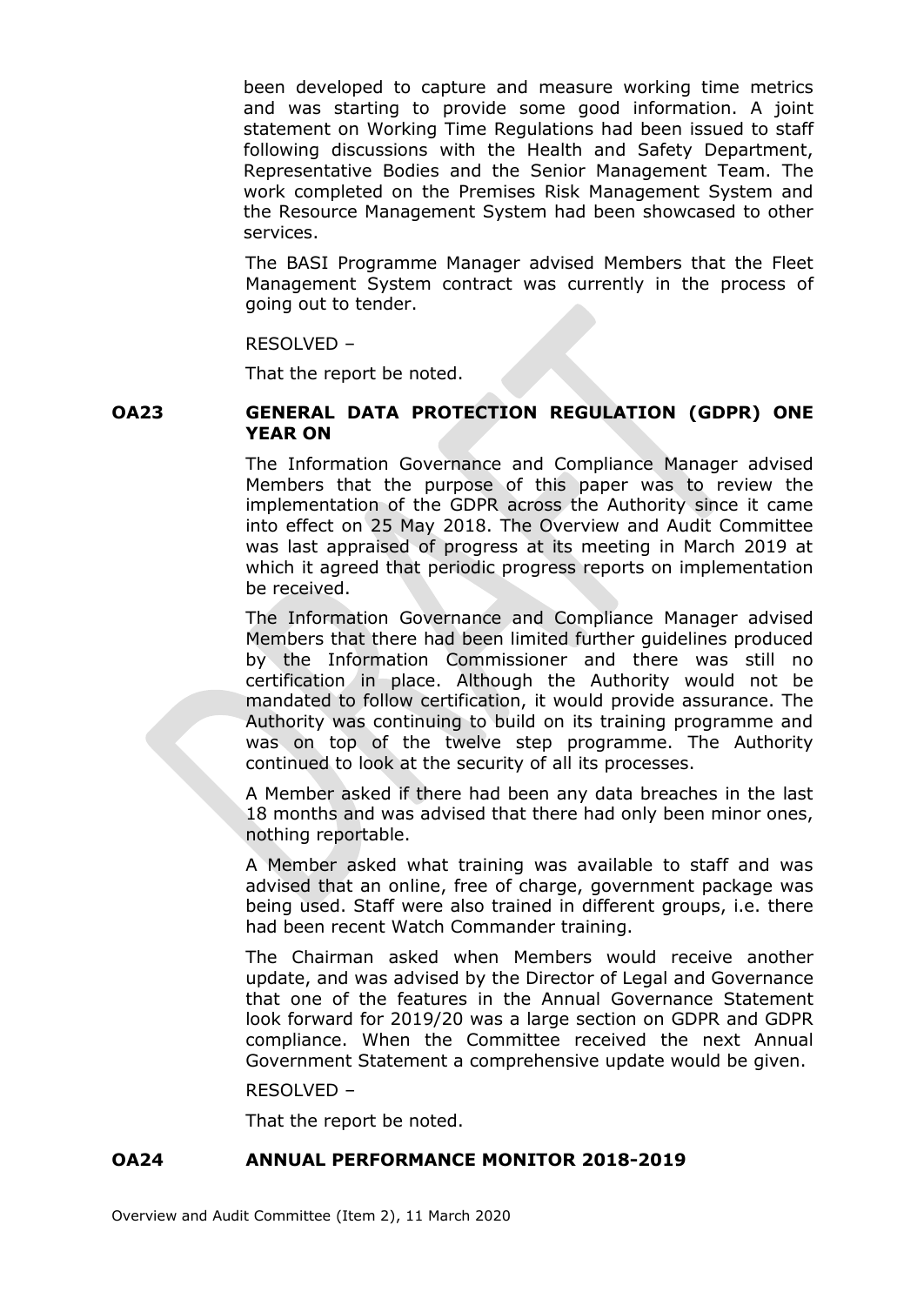The Data Intelligence Team Manager advised Members that this report provided an overview of the annual performance in relation to the Authority's 2015-20 Corporate Plan objectives, focusing, in particular, on prevention, protection and response. It covered the period 1 April 2018 to 31 March 2019. The report showed that in the face of an increasing population, the Service had achieved a continued reduction in the number of accidental dwelling fires (a key area for focus as this was typically where fire deaths occur). However, non-domestic building fires had seen a slight increase. The number of deliberate fires also continued to increase. This was a national trend which was also being experienced by this Service. The number of incidents attended had increased from 7,745 in 2017-18 to 7,982 this period.

A Member asked if the full-time specialist who worked with businesses to reduce false alarms was monitored and was advised that yes they were. The role was primarily to prevent repeat alarms, and when the individual started there were over 60 premises that were visited more than 5 times a year, it was now reduced to around 8 premises. Although fire alarm numbers were increasing, repeat offenders had reduced. It should also be noted that last year the Service visited over 500 new premises domestic and non-domestic, which gave the Authority the opportunity to engage with businesses as evidenced by the continued decrease in primary fires and fire injuries in commercial premises.

The Chairman requested further background information to explain the medical incidents trends and was advised that the numbers referred to co-responding. As Members would recall, the service had invested in on call staff predominantly assisting South Central Ambulance Service (SCAS) by responding to medical emergencies in rural areas where the ambulance service were not always able to reach within their preferred response time. The ambulance service then invested in those more remote areas and there was less requirement for the Service to provide coresponding activity and therefore in that period we saw a significant drop. Recently there had been a slight change in the SCAS performance matrix and this year the Service was supporting them again.

RESOLVED –

That the out-turn performance against the outcome measures specified in the Corporate Plan 2015-20 be noted.

### **OA25 OPERATIONAL ASSURANCE IMPROVEMENT PLAN**

The Head of Operational Training and Assurance advised Members that the purpose of this report was to provide an update on the notable progress towards the delivery of the Service's approved Operational Assurance Improvement Plan (OAIP). The OAIP was a dynamic document, used to enhance the Service's ability to capture, scrutinise and respond to operational learning originating from events such as our own operational debriefs. This internal approach towards how the Service gathered and assessed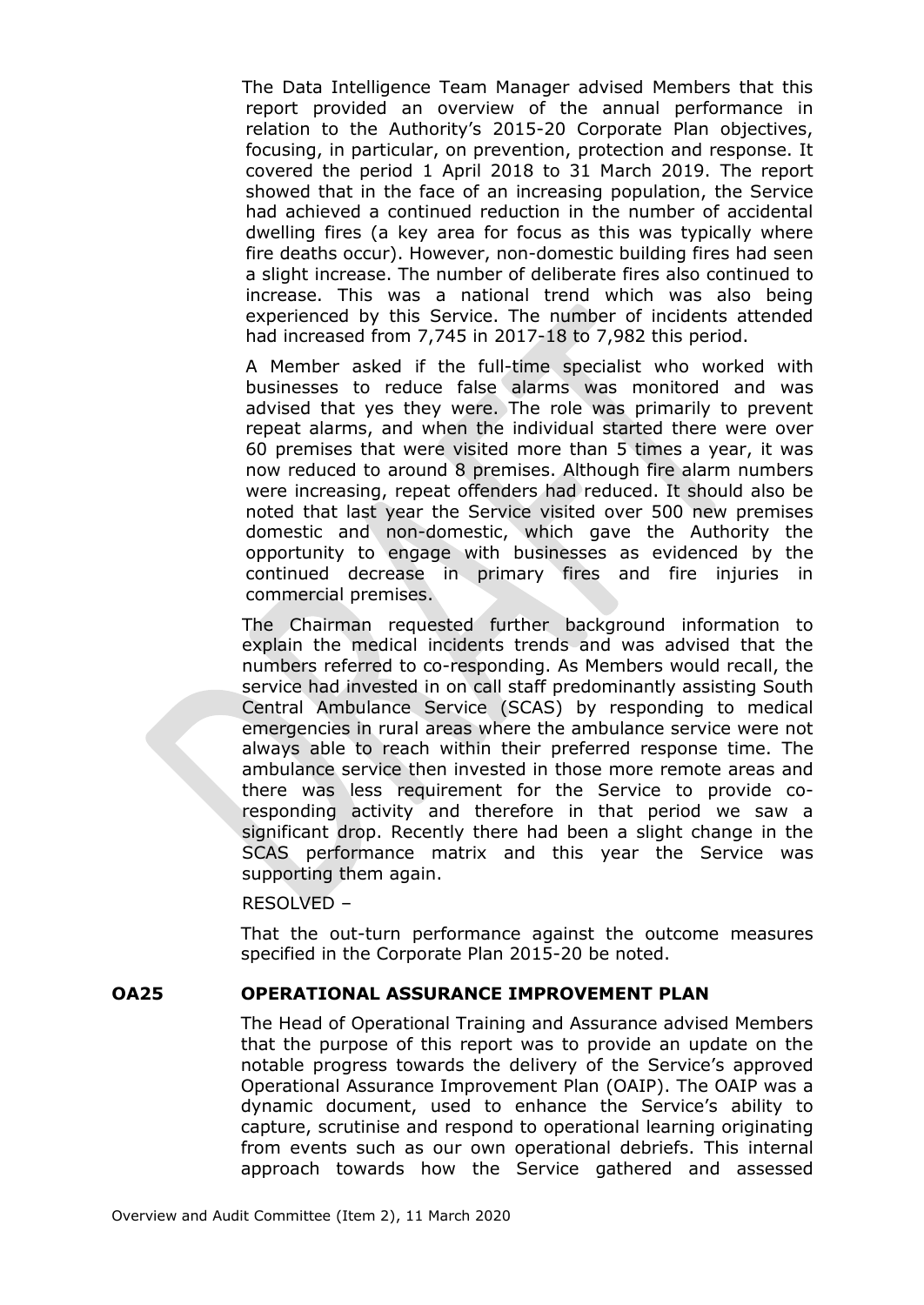learning from operational activity, had better enabled the Service to effectively identify emerging issues, as well as implement practical and corrective solutions, in order to improve operational performance.

The Head of Operational Training and Assurance advised Members that an intrinsic part of the external review process continued to be the Authority's three year contractual agreement with Operational Assurance Limited (OAL). This agreement ensured the Service's risk critical operations were subject to regular independent scrutiny, thereby strengthening the Authority's ability to deliver the best possible public service and improve the safety of its firefighters. OAL were currently in Service and had been commissioned to undertake a review of the Authority's High Rise Procedures and Command and Support. OAL would then detail within their final report those improvement recommendations that were deserving of further consideration and inclusion onto the OAIP.

A Member asked with regard to the RBFRS Jubilee River Report on the Operational Assurance Improvement Plan why crews needed to have more familiarity with the Jubilee River near Beaconsfield, had there been any recent incidents and was advised that yes there had and although the incident had been in Royal Berkshire, the Water Rescue Team from Beaconsfield Fire Station had been called as the closest boat crew. Whilst not in the Authority's area, it was beneficial from an operational perspective, if crews had greater familiarity with the car parks, access, hazards and crossing points to make quicker access into the river.

A Member asked a question regarding the Service being unable to pronounce life extinct on a casualty even when death was obvious, did that mean that crews had to continue with Immediate Emergency Care (IEC) until SCAS said it was ok to stop, and was advised that SCAS work on recognition of life extinct as a criteria to make the assessment easy to determine. If there was any doubt, crews would continue with medical intervention.

A Member asked what Command Support was and was advised that when one of the fire appliances turned up to an incident, the initial command support would be performed at the back of that appliance by a firefighter. Incident Command helped to manage an incident and bring about a safe resolution. There were certain key roles that had to be introduced, Command Support being one of them, because it was about collating the information, recording messages sent back to control, identifying some of the hazards and risks during that incident. This would then support the Incident Commander with his tactical plan about how best to deal with that incident.

A Member asked what needed to be improved in this area and was advised that it was all about communication. How well incidents were commanded in the early stages and as they escalate, there needed to be mechanisms in place that were consistent across the Service whereby the lines of communication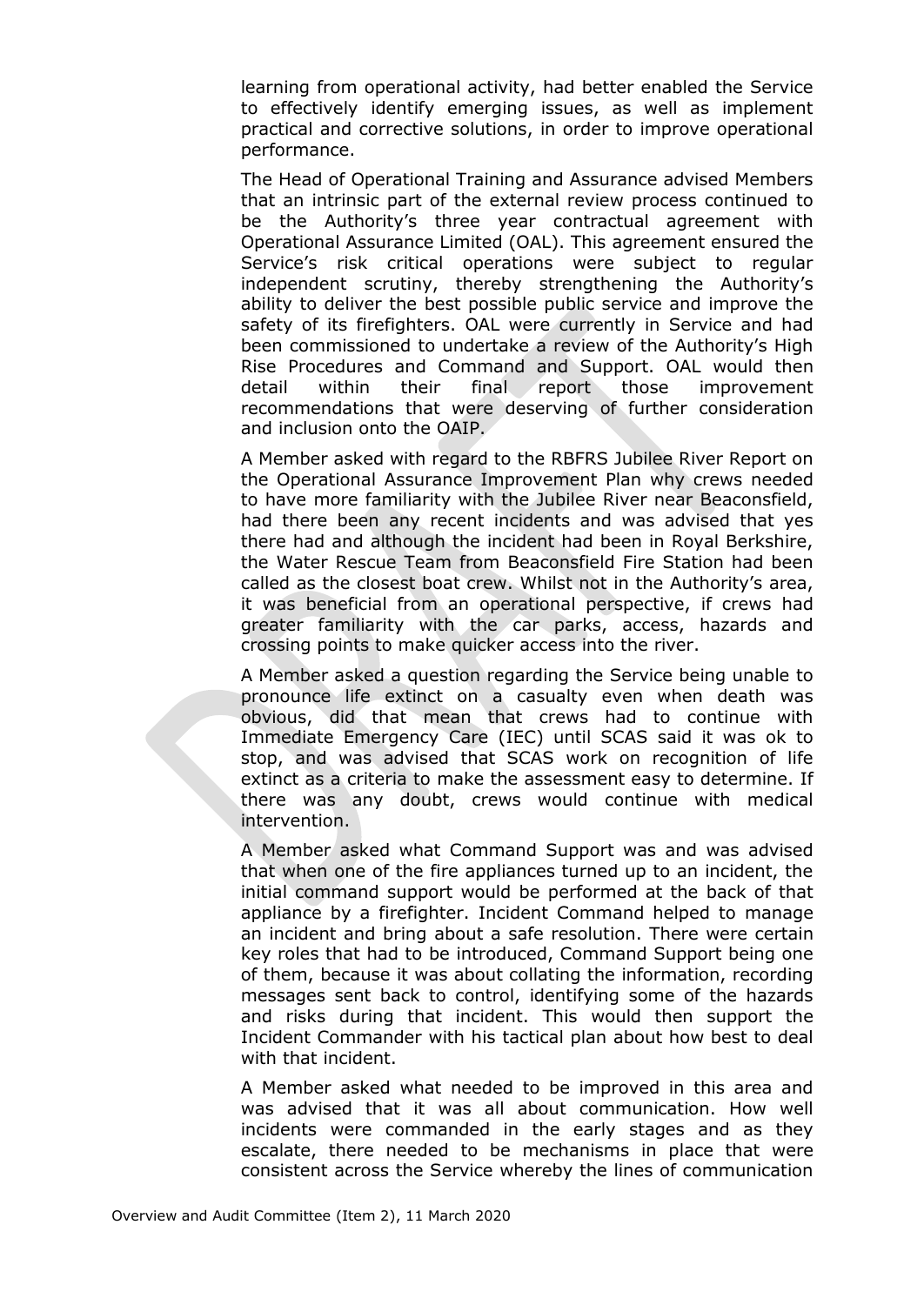and the procedures applied to different incidents, were consistent. The foundations of which were with the first attending appliances.

The Chairman felt that although it was a progress report, it was difficult to assess progress, it was more of a status report with red, amber and green, rather than changes over a period of time. Officers would look at how it was presented in future reports.

RESOLVED –

That the progress made against each improvement recommended detailed within the updated OAIP be noted.

#### **OA26 CORPORATE RISK MANAGEMENT**

The Corporate Planning Manager advised Members that the Corporate Risk Register was last reviewed by the Committee on 17 July 2019. Since then, it had been reviewed by the Performance Management Board (PMB) at which all the directorate risk registers were scrutinized and the Strategic Management Board at their regular meetings. The distribution of the corporate risks relative to probability and impact were shown at Annex A. Detailed assessments of identified corporate risks were shown at Annex C.

The Corporate Planning Manager gave Members a brief overview of the main changes and developments in relation to each of the risks since they were last discussed. The main change since the last meeting was the elevation of the Staff Availability risk to red RAG status following initial assessment of the potential impact of the Court of Appeal decision in relation to the firefighter pension scheme.

Members would recall the Court of Appeal ruling that the transition arrangements for the 2015 Firefighters Pension Scheme were unlawful. The next material event in relation to this risk was a 'remedies hearing' that had been scheduled for 18 December 2019. Any remedy awarded to scheme members was likely to have a significant impact on current assumptions about retirement profiles and succession pipelines. It was also important to note that this risk had national, as well as local dimensions, so would potentially affect all fire and rescue services to a greater or lesser extent, depending on their workforce profiles. This issue also cuts across into the funding and savings risk, it was among the uncertainties that would affect the medium-term financial outlook alongside the future of grant funding for USAR and changes to the allocation of business rate receipts to local authorities.

Albeit that the overall outlook for next year was somewhat better than originally envisaged, following the outcome of Spending Round 19 which levelled off rather than reduced central government funding. However, it was important to note that SR19 only covered a one-year period so the outlook could change again in light of future government priorities.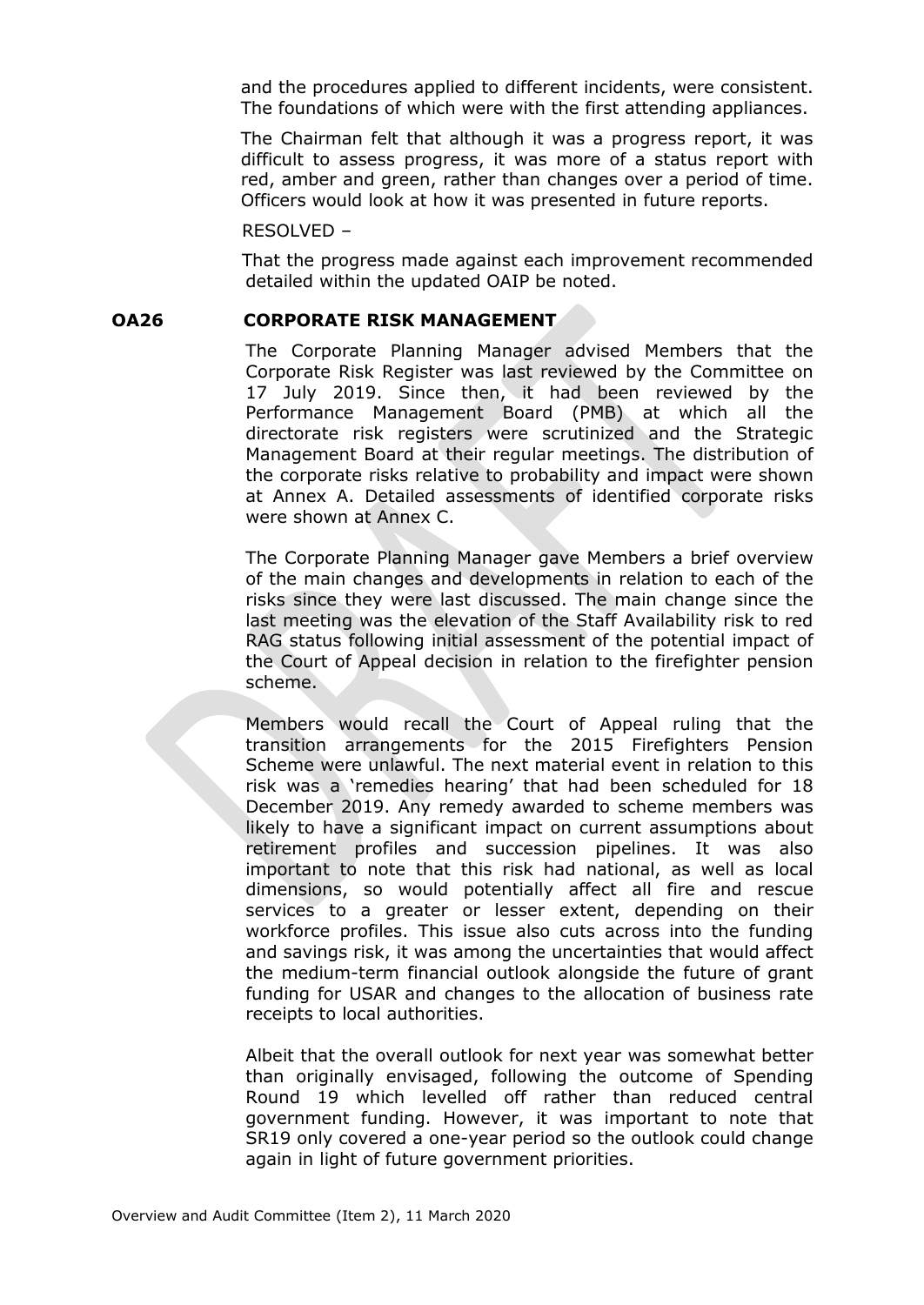Finally, the Corporate Planning Manager touched on the risk of physical disruption to the Service in the event of a 'no deal' Brexit scenario. As Members were aware, the Authority had been working closely with its local resilience forum partners to plan for this contingency and at present it continued to prepare for a possible 'no deal' departure from the EU on 31 January 2020, which was the current revised legal default date following the EU's agreement to another extension. However, what transpired would be shaped by the outcome of the General Election.

### RESOLVED –

- 1. That the status report on identified corporate risks at Annex C be reviewed and approved.
- 2. That comments be provided to officers for consideration and attention in future updates/reports.

# **OA27 TREASURY MANAGEMENT PERFORMANCE 2019/20 QUARTER 2**

The Principal Accountant advised Members that this report was being presented to provide the treasury position as at the end of the second quarter. It was best practice to review on a regular basis how Treasury Management activity was performing. The accrued interest earned for the first half of 2019/20 was £97k, which was £22k higher than the budget for the period. It was anticipated that this trend would continue until the end of the year and should reach a higher return than the £150k budgeted for. However, next year the level of fund the Authority would have available to invest was likely to diminish.

The Chairman asked what was expected to happen in the second quarter and next year and was advised that when the Treasury Management budget was set this year it was assumed that funds of £20M would be available to invest and anticipated a return of £150k. In reality, next year the Authority would probably only have funds of around £12/13M to invest. All capital funds were being invested in the Blue Light Hub, which resulted in the Authority having less funds to invest.

The Chairman asked if there would be any Blue Light Hub payments beyond next year and was advised that all the payments should be made in this financial year, but there would be a small amount kept in retention to make sure any defects were covered.

#### RESOLVED –

That the Treasury Management Performance 2019/20 – Quarter 2 report be noted.

### **OA28 AUDIT RESULTS REPORT 2018/19**

The Associate Partner on behalf of Ernst & Young LLP advised Members that the report summarised the findings from the 2018/19 audit. It included messages arising from the audit of the Authority's financial statements and the results of the work on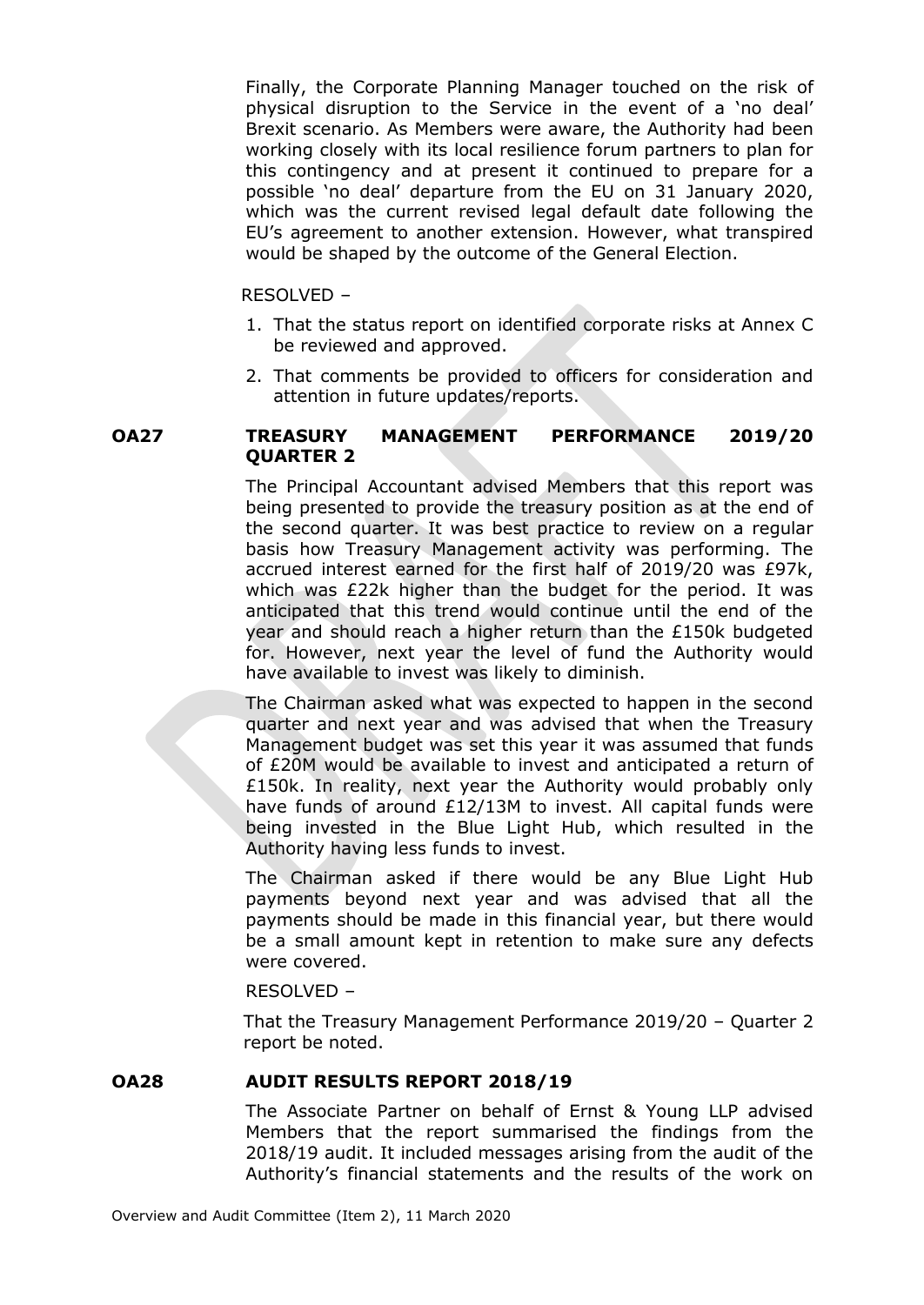how the Authority secures value for money in its use of resources.

With regard to the audit, the actuary reports had needed to be re-run following the rulings on two pension cases regarding age discrimination (McCloud and Sargeant). This led to changes in the figures to the draft accounts. The effect of this was to change the materiality figures for the main accounts. This had all now been completed. There was one unadjusted audit item of around £200k, which was an estimated item and in the Letter of Management Representation, there was a representation that the Authority did not see it was a material item to adjust and there were no issues with regard to any significant risks.

The Associate Partner advised Members that the audit was complete and would be signed off today.

RESOLVED –

That the content of the report be noted.

#### **OA29 LETTER OF MANAGEMENT REPRESENTATION 2018/19**

The Principal Accountant advised that the Authority was required to consider and sign the letter of management representation to Ernst & Young in order for the audit option and conclusion to be issued. The Principal Account brought a couple of items to Member's attention, the first was Section A – Financial Statements and Financial Records, paragraph 5 'We believe that the effects of any unadjusted audit differences, summarised in the accompanying schedule, accumulated by you during the current audit and pertaining to the latest period presented are immaterial, both individually and in the aggregate, to the financial statements taken as a whole. We have not corrected these differences identified by and brought to the attention from the auditor due to the unadjusted differences being below the materiality threshold for the Auditor and therefore the impact to the financial statements will be immaterial.'

Also, Section C – Information Provided and Completeness of Information and Transactions, paragraph 3, 'We have made available to you all minutes of the meetings of the Authority, the Executive Committee and Overview and Audit Committee held through the year to the most recent meeting on the following date: 19 September 2019.' Since that date there had been a meeting on the 16 October 2019 of the Executive Committee, and the letter had now been update to show this.

#### RESOLVED –

That the Letter of Representation be approved for signature by the Chief Finance Officer and the Chairman of the Overview and Audit Committee.

## **OA30 ADOPTION OF THE AUDITED STATEMENT OF ACCOUNTS – YEAR ENDED 31 MARCH 2019**

The Principal Accountant advised Members that the Authority must prepare, in accordance with proper practices a statement of